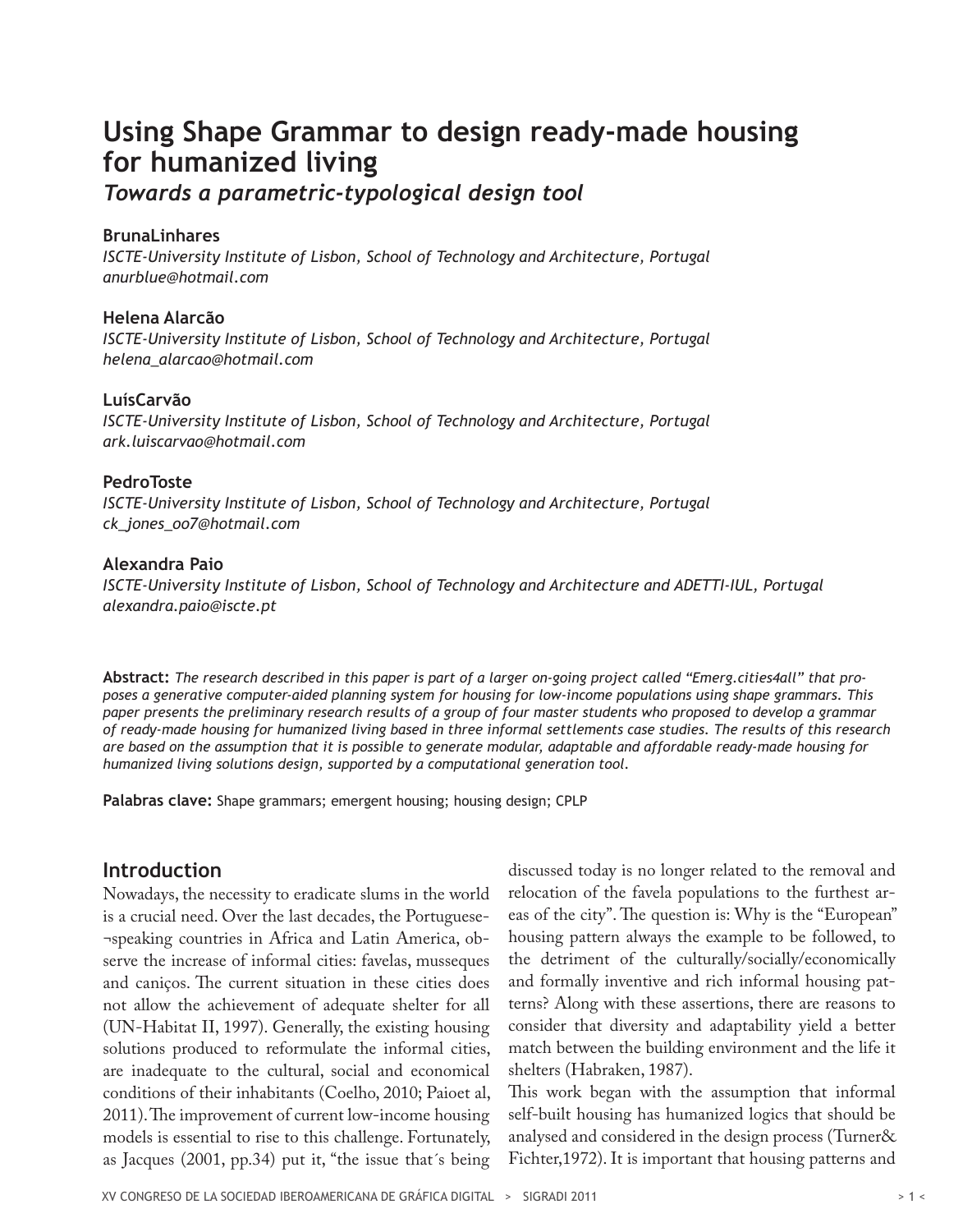the social and cultural genesis of their structure and configuration are revealed. In the community of Portuguese-speaking countries (CPLP) the self-built process has been the predominant mode of housing built by lowincome populations. According to Kowaltowski (1998, pp. 299) 60% of the housing in Brazil is self-built. Despite the dreadful living conditions offered in informal cities, the adaptability and evolutiveness of their houses as well as the social relations of their inhabitants have to be introduced in the proposed ready-made housing grammar. This way, the shape grammar proposed by this research starts to be an analytical grammar because it seeks to analyze how existing informal housing is selfbuilt and what cultural, social and spatial dynamics are involved in their evolution. But in the end there is an original grammar. The results of this research is based on the assumption that it is possible to generate modular, scalable, adaptable and affordable ready-made housing for humanized living solutions design if supported by a computational generation tool based on shape grammars (Paioet al, 2011). Shape grammars have, over the past decades, been shown to be a powerful means of analyzing and generating housing designs (Duarte, 2001). Using shape grammars (Stiny& Gips, 1972), our primary goal has been to create a house that grows with the tenant family and adapts to its needs without compromising local lifestyle and culture. This system will therefore lead us to the generation of multiple solutions for dwellings able to simulate the diversity and complexity of real urban cluster. Creation, evolution and control will return to the emerging cities just the same as freedom of choice for cultural, social, aesthetical and functional matters to the new inhabitants.

This paper has three sections. The first section describes the preliminary conclusion of the analysis of the three case studies. The second section introduces a readymade housing for humanized living grammar. The final section discusses the partial results of the research.

## **Case Study Analysis**

In order to analyze the rules of the informal housing, three case studies were defined: (1) ComplexodoAlemão, Rio de Janeiro, Brazil; (2) Airport neighbourhood, Maputo, Mozambique; and (3) Marçal, Luanda, Angola. The main objective of this study has been to expose the humanized logics of self-built housing.

These analyses allow us to define some preliminary con-

clusions at two scales: urban and architectonic. With a first approach to favelas in Rio de Janeiro, Brazil, we found that inhabitants build their own homes in hills, meaning that the built morphology is dictated by the geometry of its specific topography, a characteristic that is not found in any other urbanization we analyzed. For example, looking at caniços in Maputo, Mozambique, the implantation strategy is the imposition of a square grid on a plain site. So, the street follows a straight line, sometimes interrupted by an unexpected construction, a public space or an improvised ephemeral structure, suggesting a kind of emergence, proper of the outskirts. Finally, musseques in Luanda, Angola, are defined by major orthogonal arteries, unoriginal from the city of Luanda then, a fractal composition of secondary roads starts deriving from those arteries.

Besides these urban scale first impressions, we were also able to retain major conclusions from their lifestyle and architectural processes for the development of a grammar: (1) Rooms inside dwellings are contiguous, leaving no space for circulation areas; (2) Rooms have minimum areas and as a consequence, maximum segmentation, leaving no surplus space; (3) Dwellings grow by the means of their family necessities, for example, household changing number; (4) Inhabitants value the exterior space, spending more time outside than inside their homes, generating greater experiences of community living, exploring the soil for subsistent farming or even washing and drying their clothes; (5) In urban scale, the overcrowding of these complexes require a nearly complete occupation of the exterior space inside blocks, leading to disputes and resulting, in most cases, in constant narrowing of the pedestrian accesses; and (6) Only spaces with specific exterior functions, as referred to in point 4, are left open inside these blocks. (7) It should be highlighted that the void, despite being a space resulting from the construction, is very important as it assumes the cultural and social patterns of the analyzed study cases.

From the analysis of the case study, the question emerges of cultural patterns and inhabitation forms that result from the daily living of a specific family or in a bigger scale of a specific community. As Habraken (1988, pp.10) refers, "the culture, the social patterns, and shared preferences of a people are expressed in the house form itself". Having in account the size and the type of the family group, this becomes the main element that defines the house. Once the elements that constitute the house were defined, the relationship between them was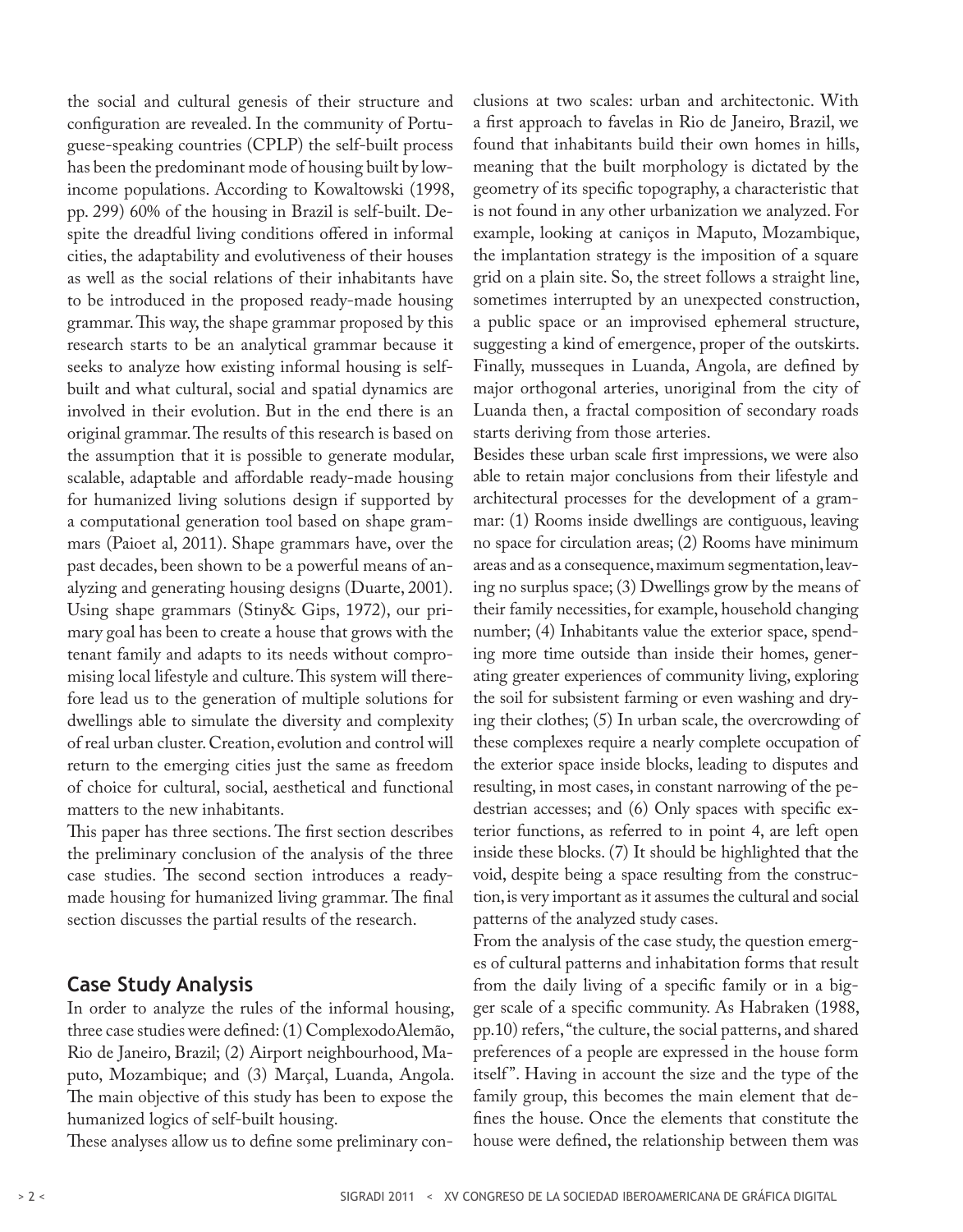established (Table 1). We propose a creation of dwellings that may be adapted to their needs. In other words, an emergence of a new dwelling is intended, that will grow in harmony with the habitant family.

This way, and according to the analysis done of the case study, these dwellings were thought for general situations, where household consists, of at least, 1 element, to 12 elements (maximum).

Table 1 synthesizes a set of situations that could occur. For example, a family with 5 elements will have a dwelling corresponding to their household. But if, they want more rooms nothing prevents the housing to evolve into a corresponding number of rooms, for example, 7 or 8 persons. But the opposite also happens. If another family evolves to 1 or 2 persons, and for financial reasons cannot evolve the house, they can profit from some of their rooms, like the bedroom (Table 1). To make the most out of the bedrooms, these were thought to be able to take more than one person/bed.

Through the analytical decoding of the case studies, it was possible to progressively depict the attributes and to establish the shape rules of the grammar.

| K.<br>Person/per<br>decline |                 | Exterior<br>Interior                                               |                                                                                                                                                                                        |                                                                                       |                               |                |                                   |  |  |
|-----------------------------|-----------------|--------------------------------------------------------------------|----------------------------------------------------------------------------------------------------------------------------------------------------------------------------------------|---------------------------------------------------------------------------------------|-------------------------------|----------------|-----------------------------------|--|--|
|                             |                 |                                                                    | <b>Community</b>                                                                                                                                                                       | Room.                                                                                 | <b>Services</b>               |                |                                   |  |  |
|                             | <b>Nº Floor</b> |                                                                    | Nublimorinant:                                                                                                                                                                         |                                                                                       |                               |                | S' of reams                       |  |  |
|                             |                 | tair*                                                              | Fr: Offers<br>Commercial Space<br>Lining Room<br>Storage Boom ()                                                                                                                       | <b>Refronts</b>                                                                       | <b>Dining Area</b><br>Laundry | Rachmann       |                                   |  |  |
| ï                           | ï               | ï                                                                  |                                                                                                                                                                                        | ī                                                                                     | Ĭ.                            | f.             | ¢.                                |  |  |
| $\overline{2}$              | ï               | Ï                                                                  | ï                                                                                                                                                                                      | ı                                                                                     | ī                             | ĭ              | š                                 |  |  |
| 3                           | ï               | ï                                                                  | ï                                                                                                                                                                                      | ï                                                                                     | ī                             | ï              | ś                                 |  |  |
| $\ddot{\phantom{1}}$        | Ï               | ï                                                                  | ï                                                                                                                                                                                      | $\mathbf{r}$                                                                          | ï                             | ī              | s.                                |  |  |
| 5                           | ï               | ï                                                                  | ï                                                                                                                                                                                      | ł                                                                                     | ī                             | $\overline{ }$ | ŧ                                 |  |  |
| f.                          | I               | Ï                                                                  | ī                                                                                                                                                                                      | ţ                                                                                     | ī                             | <sup>2</sup>   | $\mathbf{r}$                      |  |  |
| T                           | $\lambda$       | ï                                                                  | ï                                                                                                                                                                                      | ł.                                                                                    | $\mathbf{r}$                  | ı              | $\mathbf{H}$                      |  |  |
| ı                           | $\mathbf{z}$    | ĭ                                                                  | ï                                                                                                                                                                                      | ł.                                                                                    | <sup>1</sup>                  | ı              | $\mathbf{H}$                      |  |  |
| ٠                           | $\mathbf{z}$    |                                                                    | ı                                                                                                                                                                                      | 5                                                                                     | ,                             | ł.<br>ı<br>ı.  | $\mathbf{D}$<br>Đ<br>$\mathbf{n}$ |  |  |
| m                           | ï               | ï                                                                  | ï                                                                                                                                                                                      | ¢                                                                                     | ż                             |                |                                   |  |  |
| п                           | <sup>2</sup>    | ï                                                                  | ï                                                                                                                                                                                      | k.                                                                                    | <sup>1</sup>                  |                |                                   |  |  |
| $\mathbf{n}$                | ï               |                                                                    | ï                                                                                                                                                                                      | k.                                                                                    | $\mathbf{r}$                  | ï              | $\mathbf{B}$                      |  |  |
|                             |                 |                                                                    | * This community extention space, denominated void, is the result of the remaining spaces of deeding. Besphe not being designed, its importance is considered in the community living. |                                                                                       |                               |                |                                   |  |  |
| <b>Number of persons</b>    |                 |                                                                    | Grenal                                                                                                                                                                                 | <b>HOINFIER</b>                                                                       |                               |                |                                   |  |  |
|                             |                 |                                                                    | Eucoppions<br>Parent + Sea                                                                                                                                                             |                                                                                       |                               |                |                                   |  |  |
| $41 - 42$                   |                 |                                                                    | Widney + canvered stablement                                                                                                                                                           |                                                                                       |                               |                |                                   |  |  |
| $03 - 04$                   |                 |                                                                    | Parent + Sen + grandparentls)                                                                                                                                                          |                                                                                       |                               |                |                                   |  |  |
| $46 - 66$                   |                 |                                                                    | Couple (parent) + 2 stablisment + 2 childrens                                                                                                                                          |                                                                                       |                               |                |                                   |  |  |
| $47 - 08$                   |                 | Couple (parents) + 3-4 childrens + couple (uncles)                 | Couole (garents) + 4 childrens + unde +<br>rrandoaren:                                                                                                                                 |                                                                                       |                               |                |                                   |  |  |
| $49 - 10$                   |                 | Couple (parents) + 3-4 childrens + couple (ancles) + grandparents) | Couple (parents) + couple (uncles) + 4 children's<br>+ 2 erablishment                                                                                                                  |                                                                                       |                               |                |                                   |  |  |
| $II - II$                   |                 |                                                                    | Couple (parents) + 3-4 childrens + 2 couples grangaments)                                                                                                                              | Couple (parents) + 2 establishment + 2 couples<br>(grandparent) + 4 childrens + uncle |                               |                |                                   |  |  |

*Table 1 – Number of dwelling elements and number of persons per household*

for their daily meals. Related to this space, emerges the bedroom (3 x 3 meters) where one or two people can fit, according to a generic distribution, although it could in exceptional cases, take three to four people (Table 1). The bathroom is the space that follows. After, comes the Multifunctional space that could assume one of the following functions: office, commercial space, living room or storage space or according to an adaptive rule, the space could be changed into a bedroom.

The flexibility of some spaces in the house, allows it to evolve and it adapts to the usual family needs. A 3 x 3 meter roomis the best example. This room can assume multiple occupations, from the most basic function, the bedroom, to a multifunctional space. The latter may be, among others, an office, a living room, a storage room, or a commercial space. It is still necessary to refer the public purpose of this space, and consequently its location restrictions, having always to be located as close to the main street as possible, because of cases where, for example, the office or commercial space function exists. In all cases where the contact with the main street is impossible because of the house evolution, the adaptive rule will be applied (Fig.1).

| $\mathbf{L}$                  |                               |               | ٠<br><b>RD</b><br>b | Fair raws<br>Seautory spec<br><b>EA - daing are</b><br>$\frac{1}{2}$ = 4<br>$b = 4$                    |
|-------------------------------|-------------------------------|---------------|---------------------|--------------------------------------------------------------------------------------------------------|
| 2.1<br><b>ADAPTATIVE RULE</b> | ï<br><b>DE</b>                | $\rightarrow$ | m<br>u<br>k         | <b>DA = doing ans</b><br>$\frac{1}{2}$<br>$k = 4$<br><b>SER = before</b><br>$1 - 1$<br>$b = 1$         |
| 2.2                           | $^{\circ}$ 808 $_{\circ}$     | $\bullet$     | a.                  | $1 \geq 7$ pressu<br>$10 = \text{avg of ring}$<br>$1 - 4$<br>$1 - 4$<br>$k = nm$<br>$n = 1$<br>$k = 1$ |
| 7.1                           | 185<br>$^{\circ}$ m<br>ī<br>ä | $^2$ KS       | $4$ and<br>ī.<br>ī  | If 2 5 percent<br>IGE - beforen<br>$-1$<br>$+ - 1$<br>RS = michroloral space<br>$i = 1$<br>i-i         |
| EVOLUTIVE RULE                |                               |               |                     |                                                                                                        |
| 3.1                           |                               |               | 808<br>œ            | anang (SI)<br>$108 = 100$<br>$2 = 1$<br>i = i                                                          |

*Fig. 1. Shape Rules* 

## **Preliminary Grammar**

The proposed ready-made housing for humanized living grammar is a bi-dimensional parametric shape grammar with fixed rules and adaptive rules (Fig. 1). The rules shape the relations between the created spaces using a description grammar (Stiny, 1981).

In the first phase, the parameterization of the minimum unity was executed, which corresponds to the maximum limit of construction per household (6 x 14 meters). The first element to emerge in the house is the dining area characterized for being the space where the family meets

## **Derivation**

Established the parameters and the set rules of the grammar, two examples of derivations were generated to show different types of dwellings: (1) Variation of a dwelling for a household with 3-4 people; (2) Variation of a dwelling for a household with 9-10 people (Fig.2). Figure 3 has the configuration of a tree in which the lines represent the applied rules. The tree illustrates some of the many possible solutions for the house, where the elements that constitute the space are the consequence